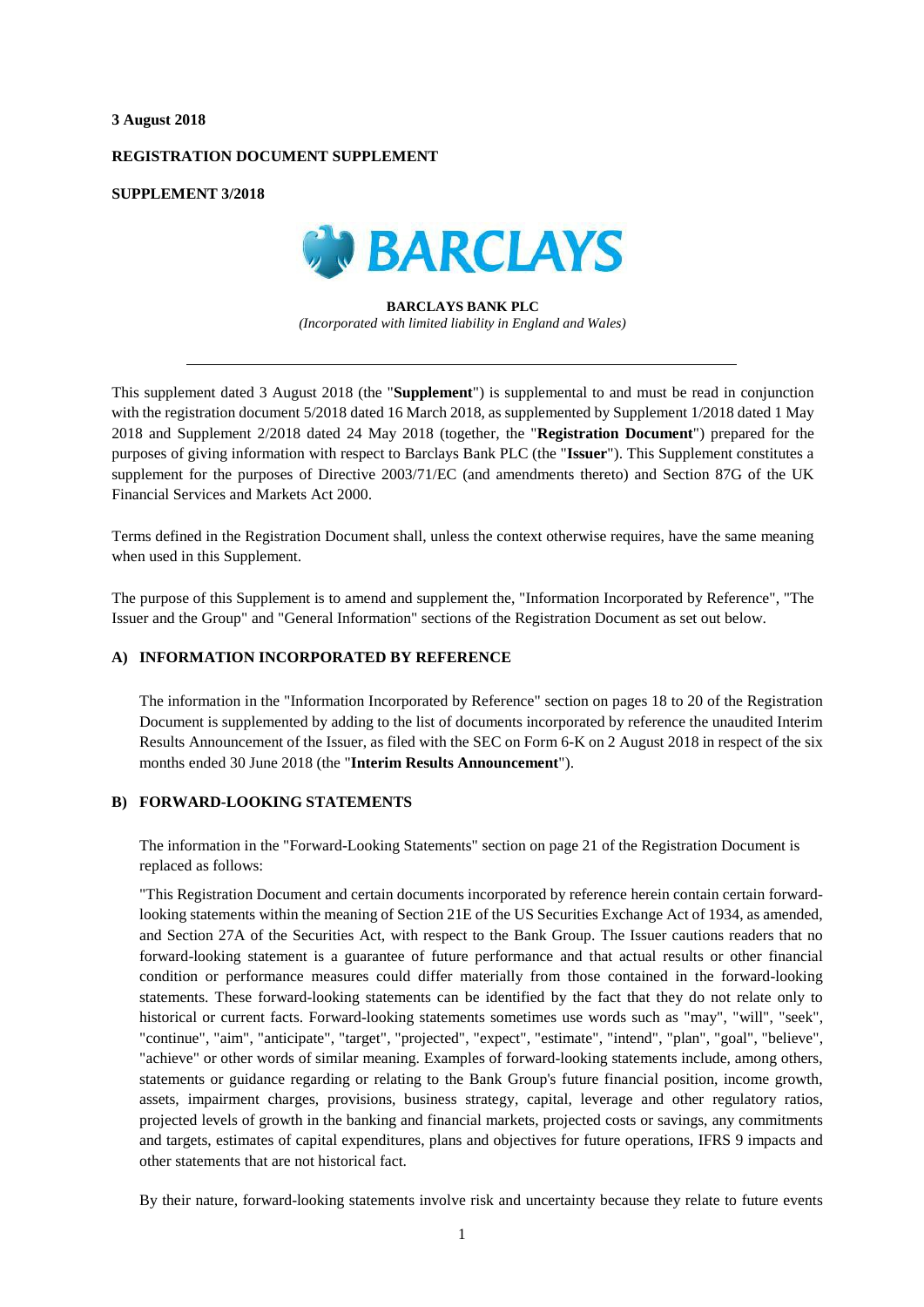and circumstances. These may be affected by changes in legislation, the developments of standards and interpretations under International Financial Reporting Standards including the implementation of IFRS 9, evolving practices with regard to the interpretation and application of accounting and regulatory standards, the outcome of current and future legal proceedings and regulatory investigations, future levels of conduct provisions, the policies and actions of governmental and regulatory authorities, geopolitical risks and the impact of competition. In addition, the factors including (but not limited to) the following may have an effect: capital, leverage and other regulatory rules applicable to past, current and future periods; the United Kingdom ("**UK**"), the United States ("**US**"), Eurozone and global macroeconomic and business conditions; the effects of any volatility in credit markets; market related risks such as changes in interest rates and foreign exchange rates; effects of changes in valuation of credit market exposures; changes in valuation of issued securities; volatility in capital markets; changes in credit ratings of any entities within the Bank Group or any securities issued by such entities; the potential for one or more countries exiting the Eurozone; the implications of the exercise by the UK of Article 50 of the Treaty of Lisbon and the disruption that may result in the UK and globally from the withdrawal of the UK from the European Union; and the success of future acquisitions, disposals and other strategic transactions. A number of these influences and factors are beyond the Bank Group's control. As a result, the Bank Group's actual future results and capital and leverage ratios may differ materially from the plans, goals, expectations and guidance set forth in the Bank Group's forward-looking statements. Additional risks and factors which may impact the Bank Group's future financial condition and performance are identified in the Bank Group's filings with the SEC (including, without limitation, in the Joint Annual Report (as defined in the "*Information Incorporated by Reference*" section above)), which are available on the SEC's website at [http://www.sec.gov.](http://www.sec.gov/)

Any forward-looking statements made herein speak only as of the date they are made and it should not be assumed that they have been revised or updated in the light of new information or future events. Except as required by the PRA, the FCA, the London Stock Exchange plc (the "**LSE**") or applicable law, the Bank Group expressly disclaims any obligation or undertaking to release publicly any updates or revisions to any forwardlooking statements contained herein to reflect any change in the Bank Group's expectations with regard thereto or any change in events, conditions or circumstances on which any such statement is based. The reader should, however, consult any additional disclosures that the Bank Group has made or may make in documents it has published or may publish via the Regulatory News Service of the LSE and/or has filed or may file with the SEC.

Subject to the Bank Group's obligations under the applicable laws and regulations of the UK and the US in relation to disclosure and ongoing information, the Issuer does not undertake any obligation to update publicly or revise any forward looking statements, whether as a result of new information, future events or otherwise."

# **C) THE ISSUER AND THE GROUP**

The information in the "The Issuer and the Group" section on pages 22 to 24 of the Registration Document is amended as follows:

(i) Including a new paragraph after paragraph five on page 22 with the following information:

"Based on the Bank Group's unaudited financial information for the six months ended 30 June 2018, the Bank Group had total assets of £903,345m (30 June 2017: £1,136,867m), total net loans and advances of £226,369m (30 June 2017: £427,980m), total deposits of £279,438m (30 June 2017: £488,162m), and total shareholders' equity of £48,192m (30 June 2017: £66,167m) (including noncontrolling interests of  $\text{\pounds}2m$  (30 June 2017:  $\text{\pounds}84m$ ). The profit before tax from continuing operations of the Bank Group for the six months ended 30 June 2018 was £725m (30 June 2017: £1,731m) after credit impairment charges and other provisions of £156m (30 June 2017: £656m). The financial information in this paragraph is extracted from the unaudited condensed consolidated interim financial statements of the Bank for the six months ended 30 June 2018."

(ii) Deleting the paragraph under the heading "Legal Proceedings" on page 22 and replacing it with the